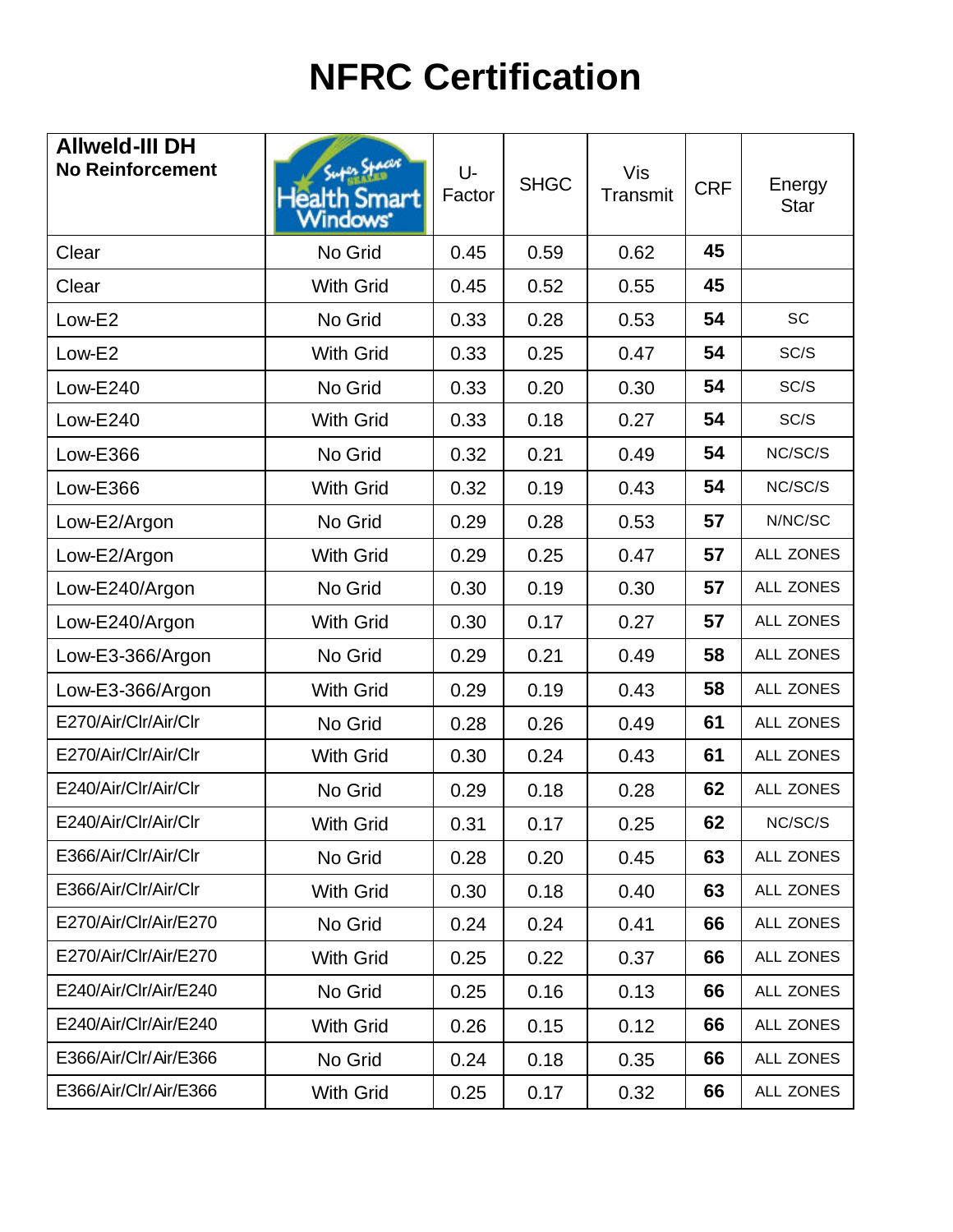## **NFRC Certification**

| E270/Arg/Clr/Arg/Clr      | No Grid          | 0.25 | 0.26 | 0.49 | 65 | <b>ALL ZONES</b> |
|---------------------------|------------------|------|------|------|----|------------------|
| E270/Arg/Clr/Arg/Clr      | <b>With Grid</b> | 0.27 | 0.24 | 0.43 | 65 | <b>ALL ZONES</b> |
| E240/Arg/Clr/Arg/Clr      | No Grid          | 0.25 | 0.18 | 0.28 | 65 | <b>ALL ZONES</b> |
| E240/Arg/Clr/Arg/Clr      | <b>With Grid</b> | 0.27 | 0.16 | 0.25 | 65 | ALL ZONES        |
| E366/Arg/Clr/Arg/Clr      | No Grid          | 0.25 | 0.19 | 0.45 | 66 | ALL ZONES        |
| E366/Arg/Clr/Arg/Clr      | <b>With Grid</b> | 0.27 | 0.18 | 0.40 | 66 | ALL ZONES        |
| E270/Arg/Clr/Arg/E270     | No Grid          | 0.21 | 0.24 | 0.41 | 69 | ALL ZONES        |
| E270/Arg/Clr/Arg/E270     | <b>With Grid</b> | 0.22 | 0.21 | 0.37 | 69 | ALL ZONES        |
| E240/Arg/Clr/Arg/E240     | No Grid          | 0.21 | 0.16 | 0.13 | 69 | ALL ZONES        |
| E240/Arg/Clr/Arg/E240     | <b>With Grid</b> | 0.22 | 0.15 | 0.12 | 69 | ALL ZONES        |
| E366/Arg/Clr/Arg/E366     | No Grid          | 0.21 | 0.18 | 0.35 | 69 | ALL ZONES        |
| E366/Arg/Clr/Arg/E366     | <b>With Grid</b> | 0.22 | 0.16 | 0.32 | 69 | <b>ALL ZONES</b> |
| <b>With Reinforcement</b> |                  |      |      |      |    |                  |
| Clear                     | No Grid          | 0.47 | 0.59 | 0.62 | 44 |                  |
| Clear                     | <b>With Grid</b> | 0.47 | 0.52 | 0.55 | 44 |                  |
| Low-E2                    | No Grid          | 0.34 | 0.28 | 0.53 | 53 | <b>SC</b>        |
| Low-E2                    | <b>With Grid</b> | 0.34 | 0.25 | 0.47 | 53 | SC/S             |
| <b>Low-E240</b>           | No Grid          | 0.35 | 0.20 | 0.30 | 53 | SC/S             |
| <b>Low-E240</b>           | <b>With Grid</b> | 0.35 | 0.18 | 0.27 | 53 | SC/S             |
| <b>Low-E366</b>           | No Grid          | 0.34 | 0.21 | 0.49 | 53 | SC/S             |
| <b>Low-E366</b>           | <b>With Grid</b> | 0.34 | 0.19 | 0.43 | 53 | SC/S             |
| Low-E2/Argon              | No Grid          | 0.31 | 0.28 | 0.53 | 56 | NC/SC            |
| Low-E2/Argon              | <b>With Grid</b> | 0.31 | 0.25 | 0.47 | 56 | NS/SC/S          |
| Low-E240/Argon            | No Grid          | 0.31 | 0.19 | 0.30 | 56 | NS/SC/S          |
| Low-E240/Argon            | With Grid        | 0.31 | 0.17 | 0.27 | 56 | NS/SC/S          |
| Low-E3-366/Argon          | No Grid          | 0.30 | 0.21 | 0.49 | 56 | ALL ZONES        |
| Low-E3-366/Argon          | <b>With Grid</b> | 0.30 | 0.19 | 0.43 | 56 | ALL ZONES        |